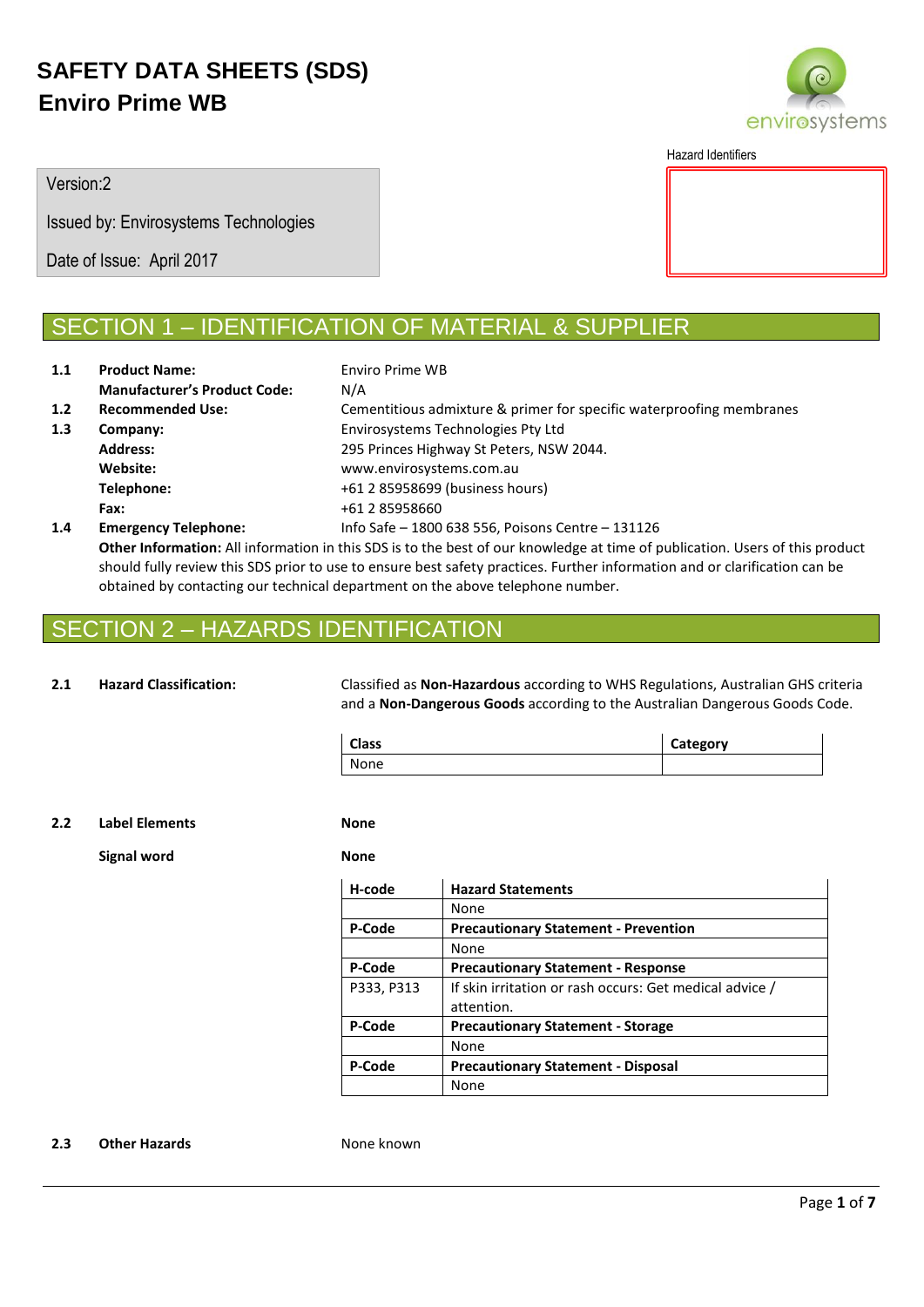

## SECTION 3 – COMPOSITION/INFORMATION ON INGREDIENTS

### **3.1 Substances** See section below for Mixtures

| 3.2 | <b>Mixtures</b> | Material<br>CAS No. |                                                                                       | Content % |
|-----|-----------------|---------------------|---------------------------------------------------------------------------------------|-----------|
|     |                 |                     | Components that do not meet GHS<br>disclosure requirements (deemed non-<br>hazardous) | 100%      |

# SECTION 4 – FIRST AID MEASURES

**4.1 Description of first aid measures General Advice:**

Immediately remove contaminated clothing. If in danger of loss of consciousness, place patient in recovery position and transport accordingly. Apply artificial reparation if necessary. First aid personal should pay attention to the own safety. **Ingestion:**

If swallowed, do not induce vomiting. Rinse mouth with water and give water to drink as much as comfortable able too. Seek medical advice. Do not induce vomiting.

### **Inhalation:**

Not usually a risk.

### **Eye Contact:**

While holding eyes open, gently flood with plenty of fresh water for 15 minutes. Washing within one minute is essential to achieve maximum effectiveness. If pain persists or recurs also seek medical attention. Skilled personnel should only undertake removal of contact lenses after an eye injury.

### **Skin Contact:**

Flush contacted area thoroughly with soap and plenty of water. Seek medical attention in event of irritation. Remove contaminated clothing including footwear.

- **4.2 Most important symptoms and effects, both acute and delayed** Any relevant information can be found in other parts of this section and in sections 2 and 11.
- **4.3 Advice for doctor** Treat symptomatically.

## SECTION 5 – FIRE FIGHTING MEASURES

| 5.1 | <b>Extinguishing media</b>                               | Suitable extinguishing media:<br>Use media suitable to surrounding source of fire.                                                                                                                                                                                                                                  |
|-----|----------------------------------------------------------|---------------------------------------------------------------------------------------------------------------------------------------------------------------------------------------------------------------------------------------------------------------------------------------------------------------------|
|     |                                                          | Unsuitable extinguishing media that may not be used for safety reasons:<br>None.                                                                                                                                                                                                                                    |
| 5.2 | Special hazards arising from the<br>substance or mixture | No flammable but after water has evaporated, Oxides of carbon and other possibly<br>toxic fumes from fire.                                                                                                                                                                                                          |
| 5.3 | <b>Advice for firefighters</b>                           | Wear full body protective clothing with breathing apparatus. Reduce spillage from<br>entering drains or water course. Combustion products include: carbon dioxide<br>(CO2), phenolics products typical of burning organic material. Closed containers<br>may rupture due to pressure buildup under fire conditions. |

## SECTION 6 – ACCIDENTAL RELEASE MEASURES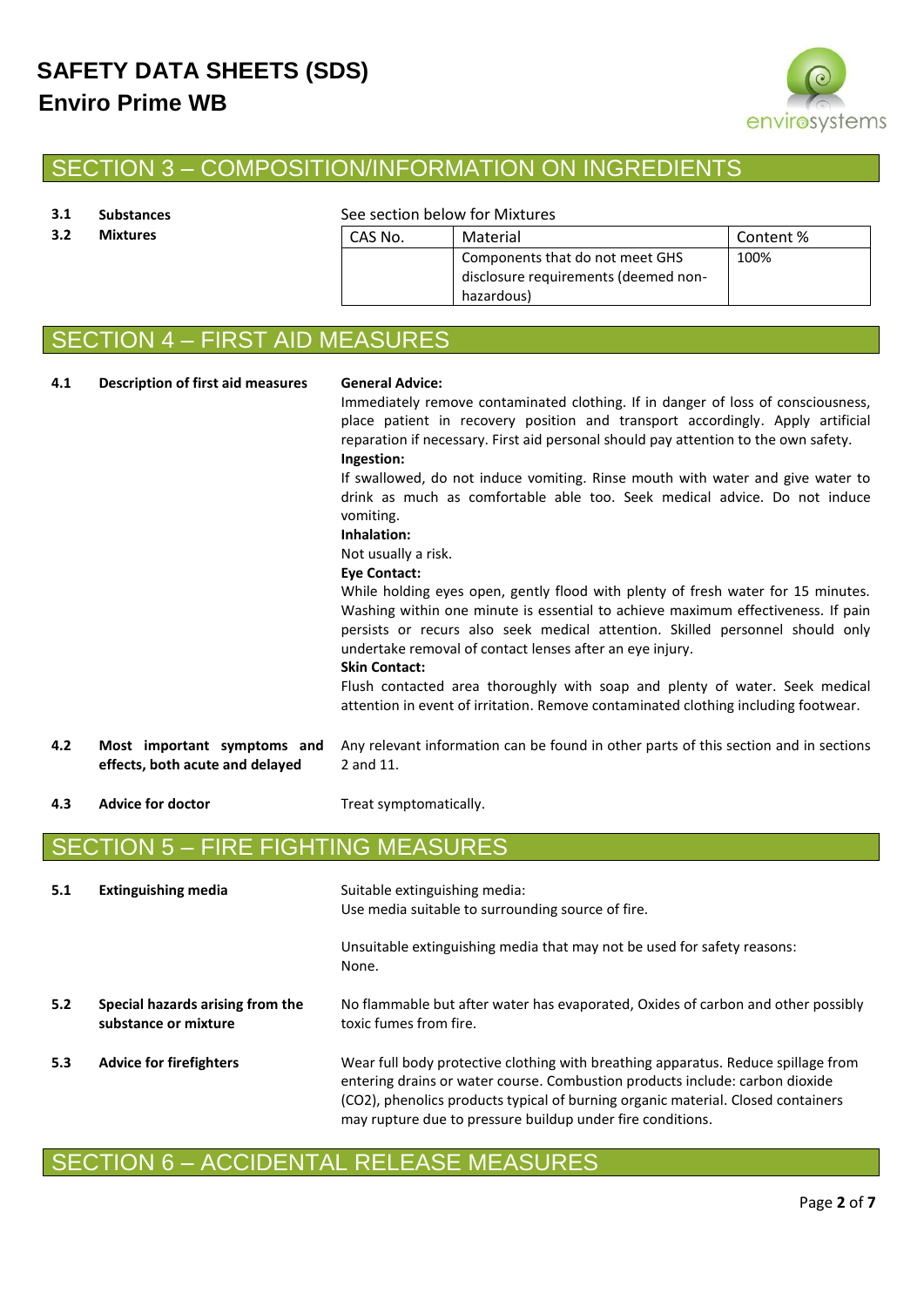

| 6.1 | Personal precautions, protective<br>equipment and emergency<br>procedures | Secure the area. Wear personal protection equipment (see section 8). Keep<br>unprotected persons away. Avoid contact with eyes and skin. If material is released<br>indicate risk of slipping. Do not walk through spilled material.                                                     |
|-----|---------------------------------------------------------------------------|------------------------------------------------------------------------------------------------------------------------------------------------------------------------------------------------------------------------------------------------------------------------------------------|
| 6.2 | <b>Environmental precautions</b>                                          | Do not discharge into sewers or waterways and soil.                                                                                                                                                                                                                                      |
| 6.3 | <b>Methods and material for</b><br>containment and cleaning up            | Small or major spills should be absorbed with dry, inert filler (soil or sand) which<br>then can be shoveled into appropriately labeled drums for disposal. Disposal of this<br>material should be undertaken by a registered chemical disposal company. Wash<br>area with excess water. |
| 6.4 | Reference to other sections                                               | Relevant information in other sections has to be considered. This applies in<br>particular for information given on personal protective<br>equipment (section 8) and on disposal (section 13).                                                                                           |

### SECTION 7 – HANDLING & STORAGE

| 7.1 | <b>Precautions for safe handling</b>             | Ensure thorough ventilation of stores and work areas. Handle in accordance with<br>good industrial hygiene and safety practice. When using do not eat, drink or smoke.<br>Hands and/or face should be washed before breaks and at the end of the shift.       |
|-----|--------------------------------------------------|---------------------------------------------------------------------------------------------------------------------------------------------------------------------------------------------------------------------------------------------------------------|
| 7.2 | <b>Conditions for safe storage</b>               | <b>Storage Requirements:</b><br>Store in a cool, dry and well-ventilated place.<br><b>Temperature Conditions:</b><br>Up to $40^{\circ}$ C and out of direct sunlight.<br><b>Protection from weather:</b><br>Store undercover and away from frost and moisture |
| 7.3 | Specific end use(s)                              | Cementitious admixture & primer for specific waterproofing membranes.                                                                                                                                                                                         |
| 7.4 | <b>Regulations and standards</b><br>(Australia): | Classified as Non-Hazardous Liquid which should be stored and handled in<br>accordance with regulations                                                                                                                                                       |

## SECTION 8 – EXPOSURE CONTROLS/PERSONAL PROTECTION

### **8.1 Control parameters** Exposure limits safe work Australia

| Ingredient | $- - -$<br>-- | TWA |
|------------|---------------|-----|
| None known |               |     |

Emergency Limits:

| Ingredient | H | -<br>- | $\sim$<br>- - |
|------------|---|--------|---------------|
| None known |   |        |               |

### **8.2 Exposure controls General protection and hygiene measures:**

General ventilation should be sufficient for most operations. Local exhaust ventilation may be necessary for some operations. Do not eat, drink or smoke when handling. Wash hands at the end of work and before eating. Keep working clothes separately. Remove contaminated, soaked clothing immediately. Clean work areas regularly.

### **Personal protection equipment:**

*Respiratory protection*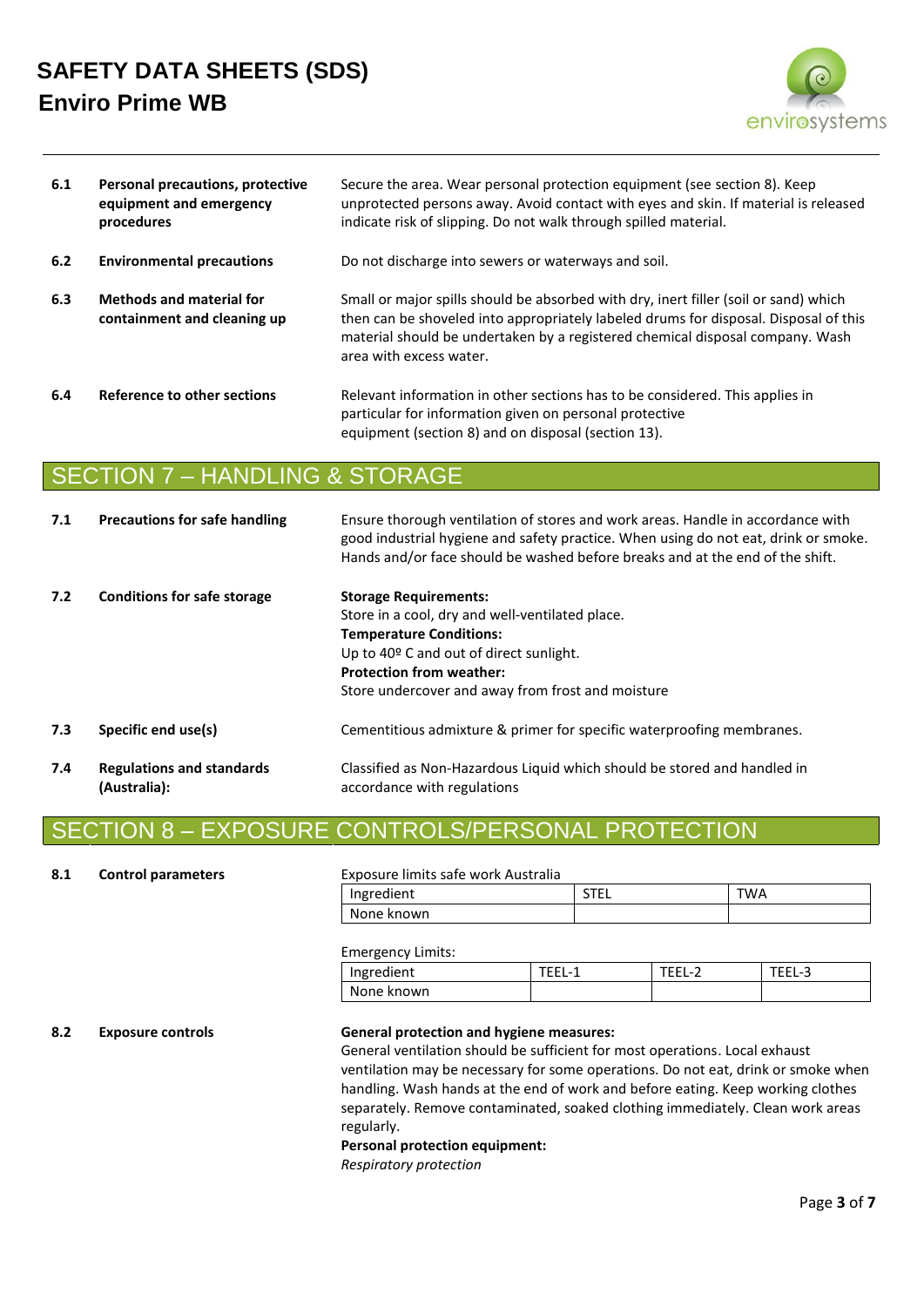

Not generally required *Eye protection* Safety glasses or chemical goggles. *Hand protection* When handling wear chemical resistant gloves. PVC, neoprene or nitrile glove. *Skin protection* Long sleeve shirt and long pants or overalls clothing. *Other Information* Barrier creams can be used to protect skin from contact with the material. Always wash hands before smoking, eating, drinking or using the toilet and after finishing work. Observe the usual precautions when handling chemicals.

**8.3 Further information for system design and engineering measures** Keep containers closed when not in use.

## SECTION 9 – PHYSICAL & CHEMICAL PROPERTIES

| 9.1 | Odour:                           | Mild            |
|-----|----------------------------------|-----------------|
|     | <b>Odour Threshold</b>           | Not determined  |
|     | Colour:                          | White           |
|     | <b>Physical State:</b>           | Liquid          |
|     | <b>Flash Point:</b>              | Not determined  |
|     | <b>Autoignition Temperature:</b> | Not determined  |
|     | <b>Boiling Point:</b>            | $100^{\circ}$ C |
|     | <b>Melting Point:</b>            | Not determined  |
|     | <b>Specific Gravity:</b>         | 0.95-1.05       |
|     | pH:                              | $6 - 10$        |
|     | Solubility in Water (g/L):       | Soluble         |
|     | Flammability:                    | Not flammable   |
|     | <b>Lower Limit:</b>              | Not determined  |
|     | <b>Higher Limit:</b>             | Not determined  |
|     | <b>Vapour Pressure:</b>          | Not determined  |
|     | Vapour Density (Air = 1)         | 3.7             |
| 9.2 | <b>Other information</b>         | None available  |
|     |                                  |                 |

## ON 10 – STABILITY AND REACT

| 10.1<br>-3 | <b>Reactivity; Chemical stability;</b><br><b>Possibility of hazardous</b><br>reactions | Stable when stored and used as directed. Protect from frost.                           |
|------------|----------------------------------------------------------------------------------------|----------------------------------------------------------------------------------------|
| 10.4       | <b>Conditions to avoid</b>                                                             | None known                                                                             |
| 10.5       | Incompatible materials                                                                 | None known                                                                             |
| 10.6       | <b>Hazardous decomposition</b><br>products                                             | Oxides of carbon and other possibly toxic fumes from fire once water has<br>evaporated |

## SECTION 11 – TOXICOLOGICAL INFORMATION

**Acute Toxicity/Effects Enviro Prime WB:** 

*Acute toxicity* No data Available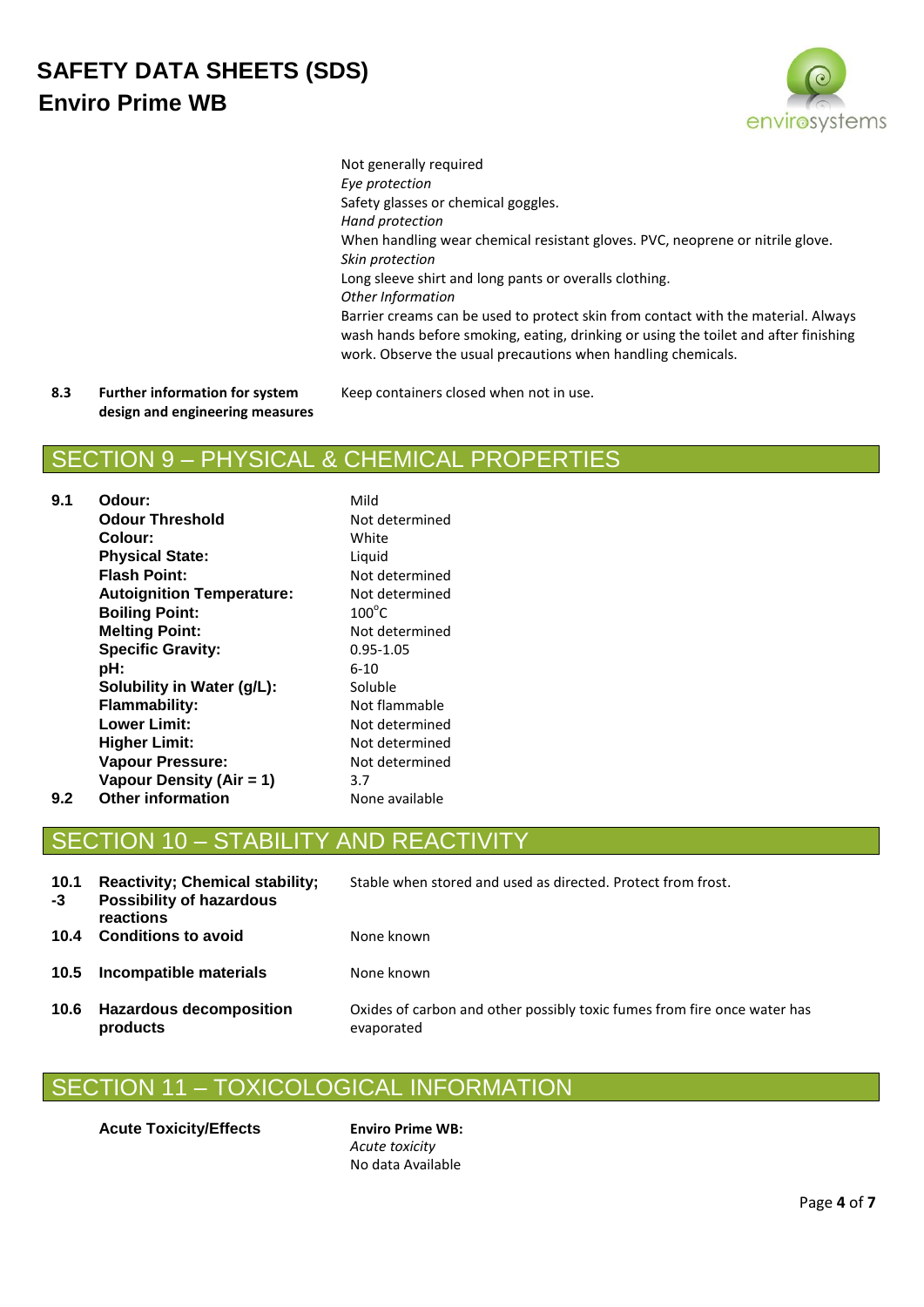

|                                 | Skin corrosion/irritation<br>Repeated of prolonged exposure may lead to irritating of skin.                                                                                                      |
|---------------------------------|--------------------------------------------------------------------------------------------------------------------------------------------------------------------------------------------------|
|                                 | Serious eye damage/eye irritation<br>May cause mild irritating to eyes.                                                                                                                          |
|                                 | Sensitization<br>No data Available                                                                                                                                                               |
|                                 | Aspiration hazard<br>No data Available                                                                                                                                                           |
| <b>Chronic Toxicity/Effects</b> | <b>Enviro Prime WB:</b><br>Specific target organ systematic toxicity (single exposure)<br>No data available.                                                                                     |
|                                 | Specific target organ systematic toxicity (repeated exposure)<br>No data available.                                                                                                              |
|                                 | Genetic toxicity<br>No data Available                                                                                                                                                            |
|                                 | Carcinogenicity<br>No data available.                                                                                                                                                            |
|                                 | Reproductive toxicity<br>No data available.                                                                                                                                                      |
|                                 | Teratogenicity<br>No data available.                                                                                                                                                             |
| <b>Long Term Effects:</b>       | There have been no reports in the literature of health effects in workers arising<br>from long-term exposure to this type of material and no comprehensive human<br>studies have been conducted. |

## SECTION 12 – ECOLOGICAL INFORMATION

| <b>Toxicity</b>                  | <b>Enviro Prime WB:</b><br>No data Available |  |
|----------------------------------|----------------------------------------------|--|
| Persistence and degradability    | No data Available                            |  |
| <b>Bioaccumulative potential</b> | No data Available                            |  |
| <b>Mobility in soil</b>          | No data Available                            |  |
| <b>Additional Information</b>    | Do NOT discharge into sewer or waterways.    |  |

### SECTION 13 – DISPOSAL CONSIDERATIONS

### **13.1 Waste treatment methods Material Recommendation:**

Material that cannot be used, reprocessed or recycled should be disposed of in accordance with Federal, State, and local regulations at an approved facility. Depending on the regulations, waste treatment methods may include, e.g., landfill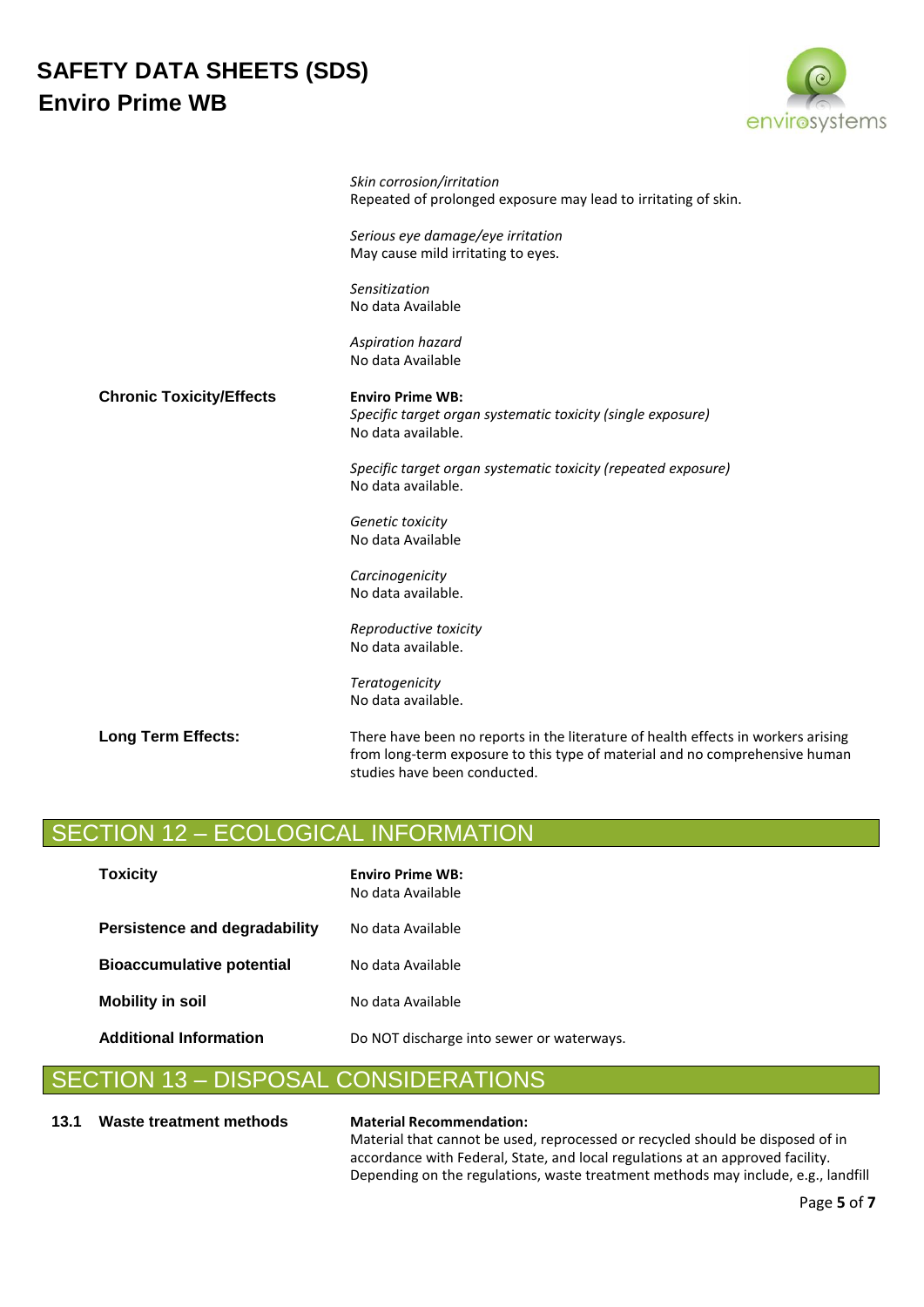

or incineration.

### **Uncleaned packaging Recommendation:**

Completely discharge containers (no tear drops, no powder rest, scraped carefully). Containers may be recycled or re-used. Observe local/state/federal regulations. Uncleaned packaging should be treated with the same precautions as the material.

| SECTION 14 - TRANSPORT INFORMATION |
|------------------------------------|
|------------------------------------|

| <b>Transport Information</b>  | Classified as a <b>Non-Dangerous Good</b> according to the Australian Code for<br>the Transportation of Dangerous Goods by Road and Rail. |      |
|-------------------------------|-------------------------------------------------------------------------------------------------------------------------------------------|------|
|                               | U.N. Number:                                                                                                                              | N/A  |
|                               | DG Class:                                                                                                                                 | N/A  |
|                               | EPG card:                                                                                                                                 | N/A  |
|                               | Hazchem Code:                                                                                                                             | N/A  |
|                               | Proper Shipping Name:                                                                                                                     | N/A. |
|                               | Packing Group:                                                                                                                            | N/A  |
| <b>Classification for SEA</b> | U.N. Number:                                                                                                                              | N/A  |
| transport (IMO-IMDG)          | DG Class:                                                                                                                                 | N/A  |
|                               | Proper Shipping Name:                                                                                                                     | N/A. |
|                               | Packing Group:                                                                                                                            | N/A  |
|                               | Marine Pollutant:                                                                                                                         | No   |
| <b>Classification for AIR</b> | U.N. Number:                                                                                                                              | N/A  |
| transport (IATA/ICAO)         | DG Class:                                                                                                                                 | N/A  |
|                               | Proper Shipping Name:                                                                                                                     | N/A  |
|                               | Packing Group:                                                                                                                            | N/A  |
| Label                         | None                                                                                                                                      |      |

## SECTION 15 – REGULATORY INFORMATION

**15.1 Safety, health and environmental regulations/legislation specific for the substance or mixture**

# **Poisons Schedule Number: N/A**

labeling please refer to section 2 of this document.

National and local regulations must be observed. For information on

**Australian Inventory:** Listed **Controlled Schedule Carcinogenic Substances:**

Not listed substances

## 16 – OTHER INFORMATION

Safety Data Sheets are updated regularly. Please ensure you have a current copy. SDS can be obtained from our website: www.envirosystems.com.au

The SDS should be used to assist in the Risk Management. Many other factors determine whether the reported Hazards are risks in any given workplace.

Specific Risks may be determined by reference to various Exposure Scenarios, Scale of use, Frequency of use and current or available engineering controls must be considered.

This document belongs entirely to Enviro Systems Pty Ltd and apart of the use of it for the purposes of private study, research, review or criticism, no part may be reproduced or re-used without prior permission from ENVIROSYSTEMS.